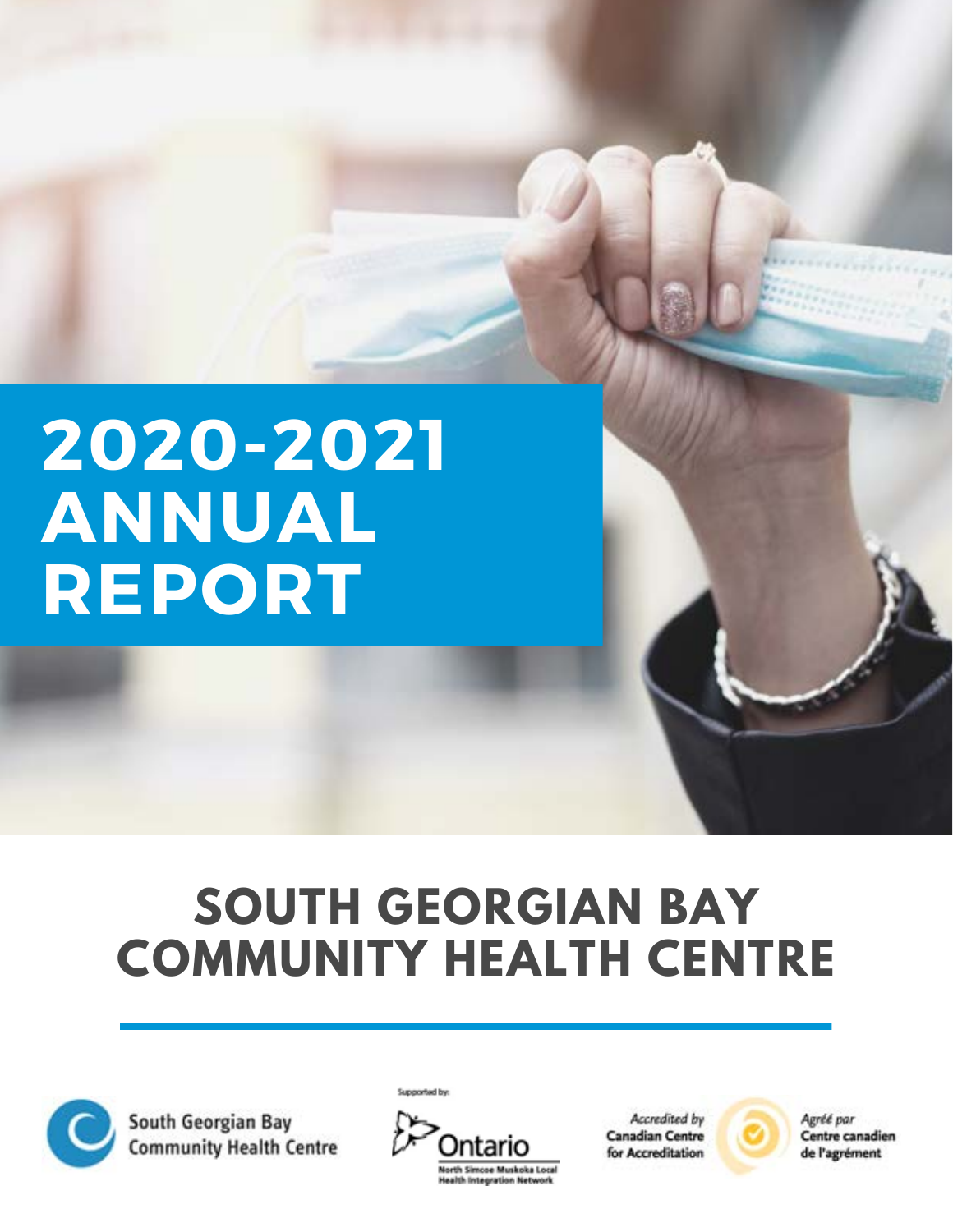### **Message From the EXECUTIVE DIRECTOR**

This past year has been filled with teamwork, innovation, and partnerships. I am very proud of our team and the quality of care that has been offered to our clients and community throughout the pandemic. When COVID-19 struck, our CHC remained committed to addressing increased barriers to health, especially for our clients with complex health needs. We quickly pivoted to direct time and resources toward those who were profoundly impacted by the lockdown. Issues such as social isolation, mental and physical health became critical needs for those who struggle at the best of times. Our staff were re-deployed in ways that allowed our programs and services to be sustained, using creativity and technology. Over the past year, our CHC has provided over 21,000 primary care, community programming and allied health care appointments to our clients and community.

In addition to our services and programs, we continued to form community partnerships, including becoming an anchor partner of the newly formed South Georgian Bay Ontario Health Team.



Plans to move forward on the development of a new Community Health Hub were also at the forefront. We look forward to sharing our new Strategic Plan this fall, developed in collaboration with our community. I would like to extend my sincere appreciation to our clients and community for their trust in us and to our staff, donors, funders, board members, volunteers and partners who enable us to work towards ensuring health equity for all. Thank you for your continued support.

Yours in health,

Heather Klein Gebbinck

### **Message From the BOARD CHAIR**



As we look ahead to the upcoming year, it is important to pause and reflect on the progress we made as an organization, all while adapting to living through a pandemic.

Throughout the year, we continued to move forward with our vision for a new building.

This space will be home to all SGBCHC operations and will welcome several key partners serving similar populations. Additionally, our team participated proudly as an anchor partner in the ongoing development of the South Georgian Bay Ontario Health Team. Finally, in collaboration with our clients, partner organizations, staff and board members, the SGBCHC developed a new strategic plan, which will guide us forward for the next three to five years.

I would like to offer a sincere thank you to the Board Members who have completed their term this year and those who departed due to COVID pressures. Their skills, knowledge and commitment to health equity ensured the continued strength of the CHC. We welcome those who follow in their place.

Thank you also to the SGBCHC staff and all board members for their efforts in ensuring the delivery of high-quality healthcare throughout this difficult year. Lastly, thank you to Heather Klein Gebbinck who confidently and tirelessly led her team to adapt to new challenges throughout the pandemic.

Sincerely,

John Robbins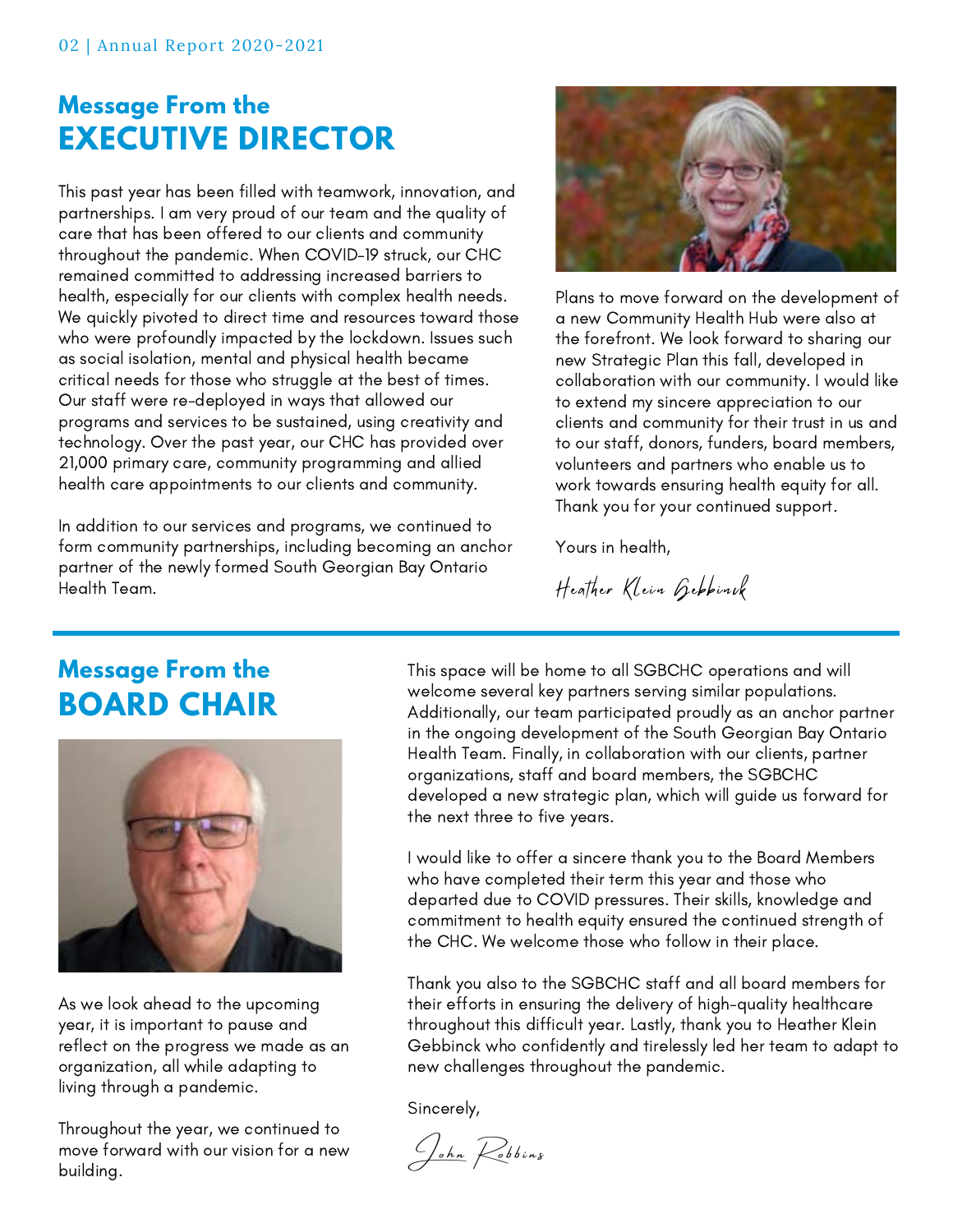



### **ABOUT SOUTH GEORGIAN BAY CHC**

The South Georgian Bay Community Health Centre is a non-profit, community-governed, charitable organization that focuses on the heath and wellbeing of individuals in our community. We do this by providing everyone in our community with access to:

Health care services - such as doctors, nurse practitioners, nurses, dietitian, social workers, physiotherapist Free community programs - such as food and exercise workshops, mom

and baby support groups, mindfulness workshops, social programs etc. **Community development** - to support important community issues such as housing and food insecurity

Our **strategic priorities** over the past year focused on the following five areas:

- Strengthen community engagement
- Maximize the value and function of the new buidling
- Focus on mental health services
- Build fund development
- Collaborate in community leadership

### **MISSION, VISION, AND VALUES**

Our vision is to be the leader in providing collaborative health and wellness services to our community.

Our **mission** is to inspire the health of our community by empowering selfdetermined care. We strive to eliminate barriers to those with complex health conditions by providing system navigation so that everyone has access to the care and services they need.

Our programs, services and staff are united by our core **values**: to be respectful, inclusive, accessible, collaborative and equitable to everyone in our community.

### **BOARD OF DIRECTORS**

and Chair of the Resource **Committee** Alice Grottoli - Vice Chair, **Secretary** David Foster - Past Chair

John Robbins - Board Chair Andre Gougeon - Treasurer Trent Gow - Chair of the Governance Committee Valerie Dickson - Chair of the Strategic Planning **Committee** 

Eleanore Eaves Kim Lattimore Tony Morra Fiona Ryner Dale Biddell Bruce Young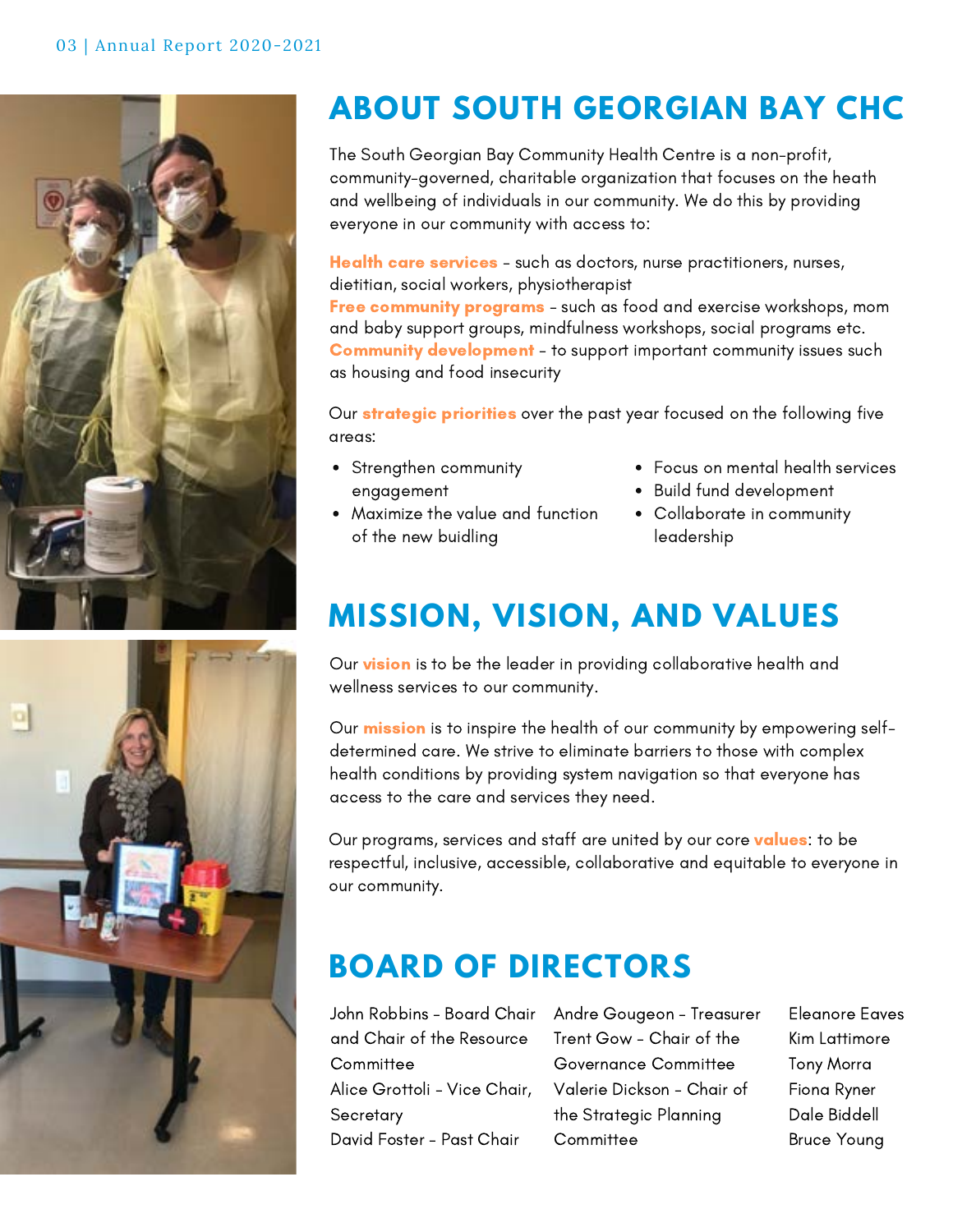### **STRENGTHEN COMMUNITY ENGAGEMENT**

Over the past year, our goal has been to support our community while adhering to physical distancing and Public Health guidelines. In response to these changes, many of our services and programs shifted to online formats and our team quickly adapted to new ways of connecting with our community such as:

- Providing regular COVID-19 updates on the website
- Transitioning from a quarterly newsletter to a monthly newsletter
- Increasing social media engagement
- Continuing to offer quarterly program guides and included a list of mental health services available to the community
- Sharing regular press releases regarding COVID-19 testing and vaccination clinics
- Receiving vital feedback from clients regarding their satisfaction with services at the CHC
- Engaging community members, partners and staff in the SGBCHC strategic planning process

### **BUILD FUND DEVELOPMENT**

There are many social determinants of health that impact the health and wellbeing of individuals in the community that we serve. As a CHC, it is our mandate to work towards addressing these barriers. Factors such as homelessness, income, food security, mental health issues, and more, became even more prominent throughout the pandemic.

As the COVID-19 pandemic progressed, our staff connected with partner organizations and donors to fund urgent programs to help support those in need. The SGBCHC is grateful to our donors who have provided funding that enabled us to support our community through the following initiatives:

Mental Health Response Unit - United Way of Simcoe Muskoka provided the SGBCHC with a \$25,000 grant through the Emergency Pandemic Relief Funds to increase the availability of the OPP Mental Health Response Unit's social worker. Urgent Care Fund - The SGBCHC continued its partnership with the United Way of Simcoe Muskoka to increase grants available through the Urgent Needs Fund. This fund allows individuals to access one-time grants for basic needs such as groceries, clothing, rent, transportation, etc.

**Client Care Fund** - Over the past year, the SGBCHC received \$4,614 in donations to support initiatives that are critical to improving access to services for our clients such as prescriptions, food, clothing, transportation.

**Green Prescription Program** - Last year, the SGBCHC received funding from the Collingwood General and Marine Hospital Foundation to help improve our community's mental health through the Green Prescriptions initiative. Due to the Pandemic, this work was put on hold and will resume next year.

Food Security - The SGBCHC received a \$25,000 grant from Community Food Centres Canada, which was distributed to individuals in the community in the form of grocery store gift cards prior to the winter holiday.

Food Security (2) - The County of Simcoe partnered with the SGBCHC to continue to support its food security efforts across Simcoe County.



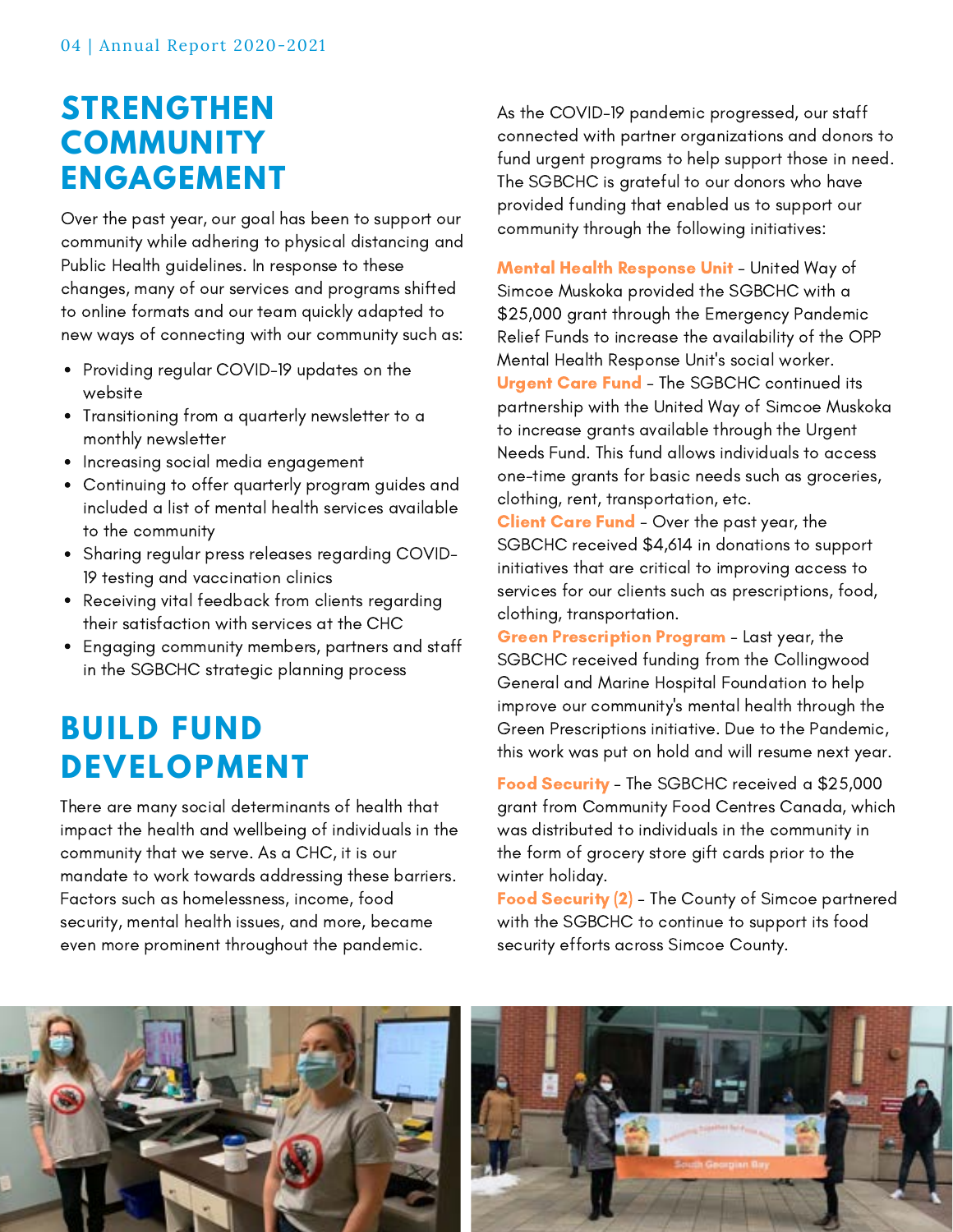### **FOCUS ON MENTAL HEALTH SERVICES**

#### One-on-One Mental Health Services at the SGBCHC

Mental health services are critical for addressing the needs of our clients and community. Over the past year, our mental health professionals saw a growing demand for their services including one-on-one mental health and addiction counselling, cognitive behavioural therapy (CBT) and system navigation for our primary care clients.

#### Wellness Calls for Clients

In March of 2020, SGBCHC social and wellness programs were put on hold as the team paused to reflect on how they could best serve our community in the early stages of the pandemic. It was decided that staff would connect with our most isolated clients to ensure they had the supports they needed to remain socially connected, access their day-to-day needs such as buying groceries and stayed healthy. Health promotion staff initiated a Wellness Call program to check-in on vulnerable clients, answer their questions regarding COVID-19 and address any medical issues and concerns they had regarding the shift to virtual appointments and programming.

#### Funding for Homelessness Initiative

It was identified early in the pandemic that individuals living in homeless shelters were at high-risk of COVID-19 exposure. The SGBCHC provided temporary funding, in collaboration with community partners, to the local Out of the Cold Shelter. This funding supported the sub-regions strategy to offer safe overnight housing access to individuals in need throughout the pandemic.

#### Lead Agency for the Structured Psychotherapy Program

The SGBCHC continued its partnership with Waypoint Centre for Mental Health Care to offer Cognitive Behavioural Therapy (CBT) to the community through Ontario's Structured Psychotherapy program. Free CBT services were offered virtually throughout the year to anyone living in the South Georgian Bay region.

#### Increased Access to Harm Reduction Programs

In partnership with the Simcoe Muskoka District Health Unit, the SGBCHC clinic expanded its harm reduction program by offering a Needle Exchange Program. This program encourages safer drug use by providing free injection and safe smoking kits, along with supplies to ensure safe disposal of products. Supplies can be accessed anonymously.

#### Continuation of RAAM Program

All community members seeking support for their use of substances continued to have access to the Rapid Access Addiction Medicine (RAAM) clinic, led by the Royal Victoria Regional Health Centre and operated at the CHC offices.

#### Mental Health Collaborative

The SGBCHC participated in the sub-regional Mental Health Collaborative, an initiative addressing the need for improved coordination of mental health services in South Georgian Bay.



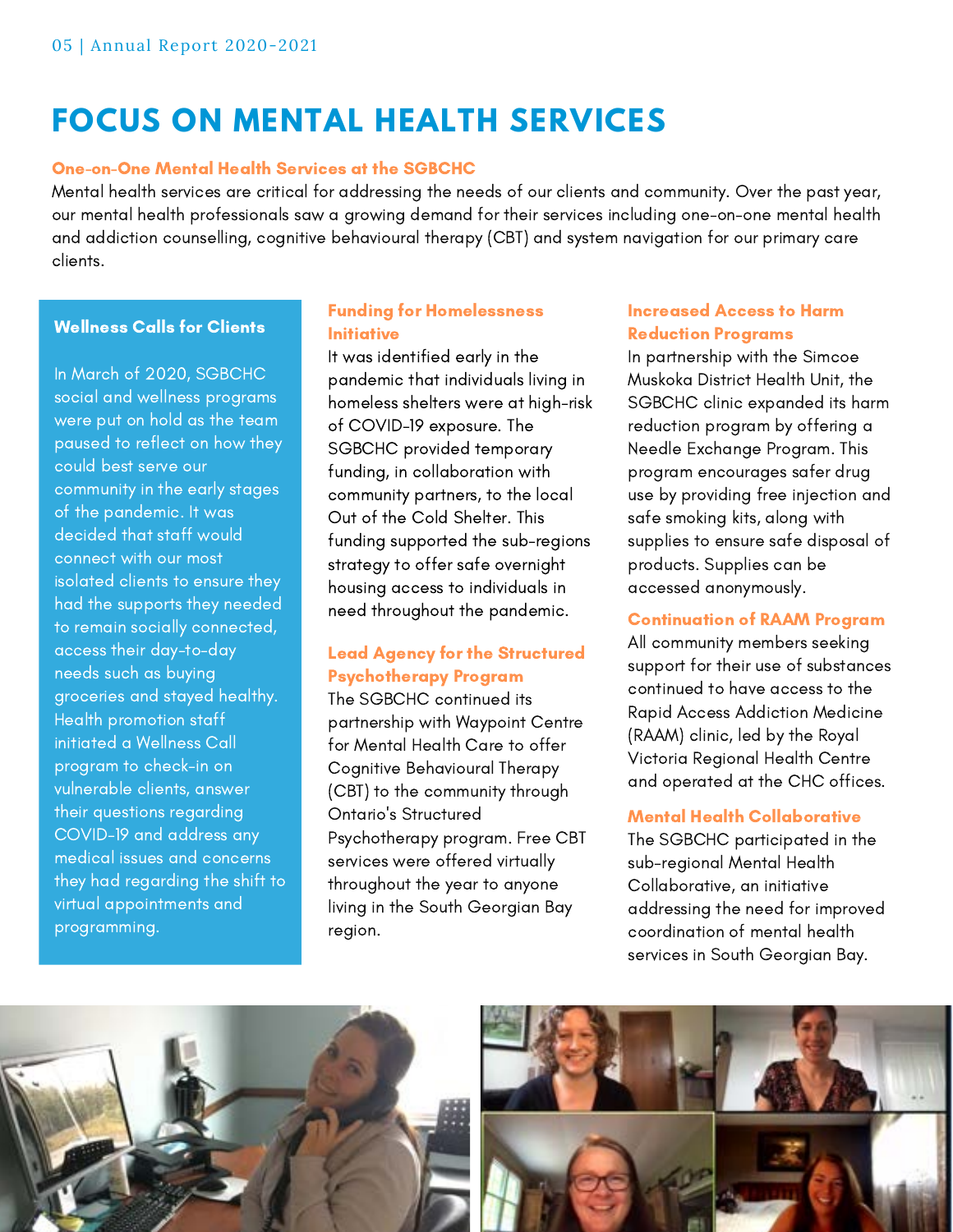### **COLLABORATE IN COMMUNITY LEADERSHIP**

Building a strong, collaborative community is a priority for the SGBCHC. Our staff have collaborated with many community partners, who together, have built capacity for a healthy, safe and accessible community. In 2020- 2021, the SGBCHC partnered with many community organizations including:

- The Simcoe Muskoka District Health Unit to support the delivery of vaccination clinics at the SGBCHC and provide outreach vaccination clinics to vulnerable individuals in the community
- The South Georgian Bay Ontario Health Team partner organizations in the planning, development and delivery of a new regional health care model. The SGBCHC is an anchor partner in the regional strategy.
- United Way of Simcoe Muskoka and 211 Community Connection to help facilitate the Urgent Needs Fund
- United Way of Simcoe Muskoka, Collingwood General and Marine Hospital, and the Ontario Provincial Police in the expansion of the Mental Health Response Unit
- Waypoint Centre for Mental Health Care to offer Cognitive Behavioural Therapy (CBT) to everyone in our community
- . Royal Victoria Regional Health Centre to provide access to the Rapid Access Addiction Medicine (RAAM) clinic and the Simcoe County Eating Disorder Service, both located at the SGBCHC
- **Orillia Soldiers' Memorial Hospital** to help facilitate the After Baby Group to new mothers living in our communities
- Participated in the South Georgian Bay SCATEH committee developing a strategy for addressing lack of housing in our region
- . Wasaga Beach Public Library to host the Diabetes Conversation group



- The Simcoe Muskoka District Health Unit in the delivery of the SGBCHC Harm Reduction and Needle Exchange program
- The County of Simcoe and Community Food Centres Canada to support SGBCHC food security initiatives
- **Catholic Family Services of Simcoe County to offer** mental health support services
- **Catulpa Community Support Services to offer** prenatal and family support programs
- The Gilbert Centre to help us support the LGBTQ community, educate staff, and provide safer spaces
- Simcoe County District School Board for offering the  $\bullet$ Youth Outreach Program virtually to local highschools
- **Osteoporosis Canada** for partnering with us to offer free education programs to the community
- Chigamik Community Health Centre to improve access to French language services in our community
- Georgian Bay Family Health Organization (GBFHO)  $\bullet$ to enable the SGBCHC to take part in the sub-region's collaborative use of the FHO's standardized Electronic Medical Record (EMR) system
- Participated in the Anti-Black Racism Committee of South Georgian Bay to collectively develop an antiracism organizational assessment for local agencies.

### **MAXIMIZE THE VALUE AND FUNCTION OF THE NEW BUILDING**

We are pleased to share that the Ministry of Health has continued to support our vision of building a Community Health Hub that will provide space for the CHC programs and services as well as additional community partners. We are thrilled to have recently completed Stage two of the functional plan and the Environmental Site Assessment property analysis. We will begin the design phase of the new building in the near future, with the goal to break ground for construction in 2023. We anticipate the building to be a two-story, 16,000+ square foot Community Health Hub, located on 45th street on the current CHC property in Wasaga Beach.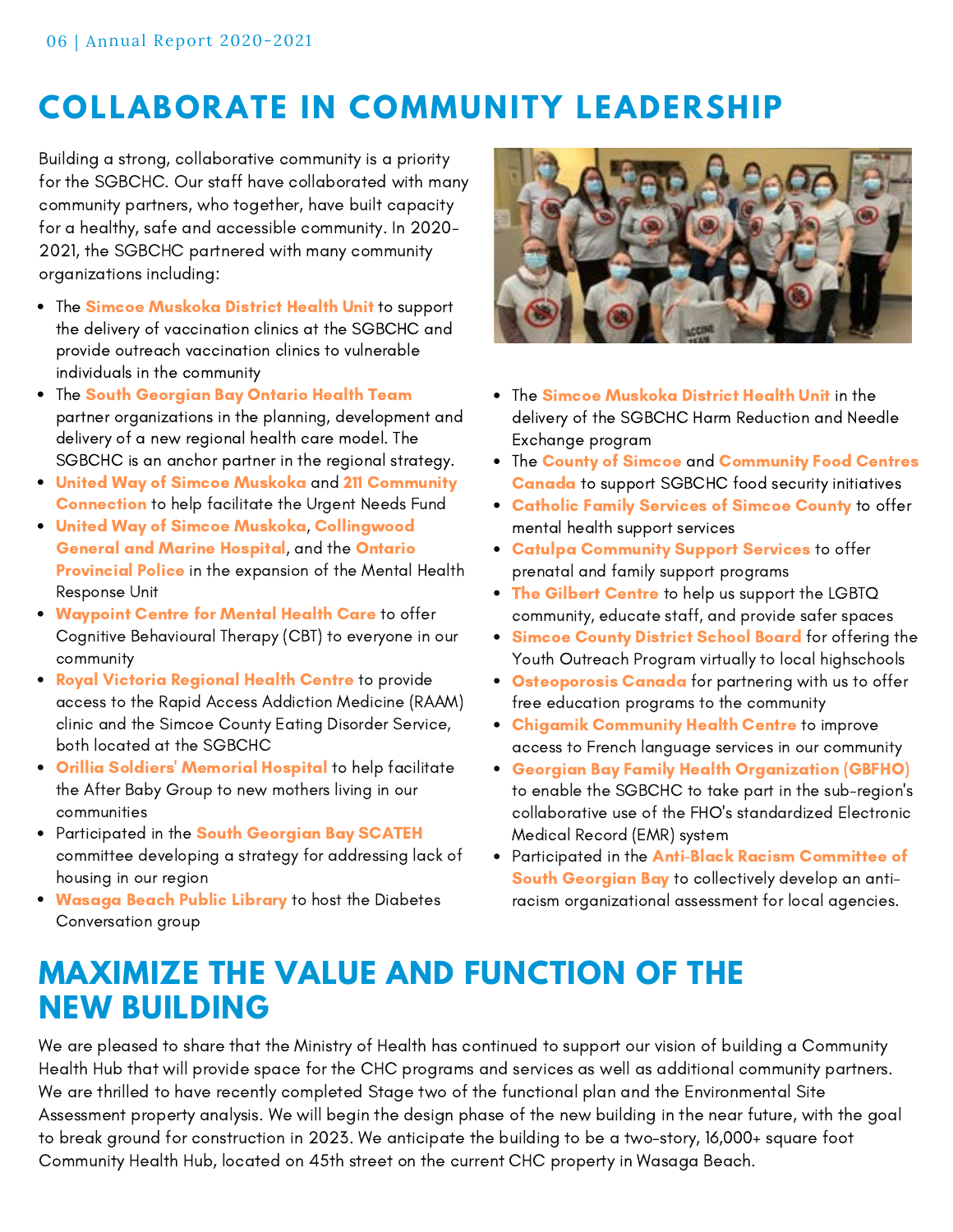# **OUR RESULTS**





21,587

#### **C O M M U N I T Y G R O U P S A N D P R O G R A M S P R O V I D E D**

4,885

#### **T O T A L I N D I V I D U A L S S E R V E D**

85%

**OF CLIENTS FEEL C O M F O R T A B L E A N D WELCOME AT THE CHC** 

88%

**OF CLIENTS SAY THEY ARE INVOLVED IN DECISIONS ABOUT THEIR CARE AND T R E A T M E N T**